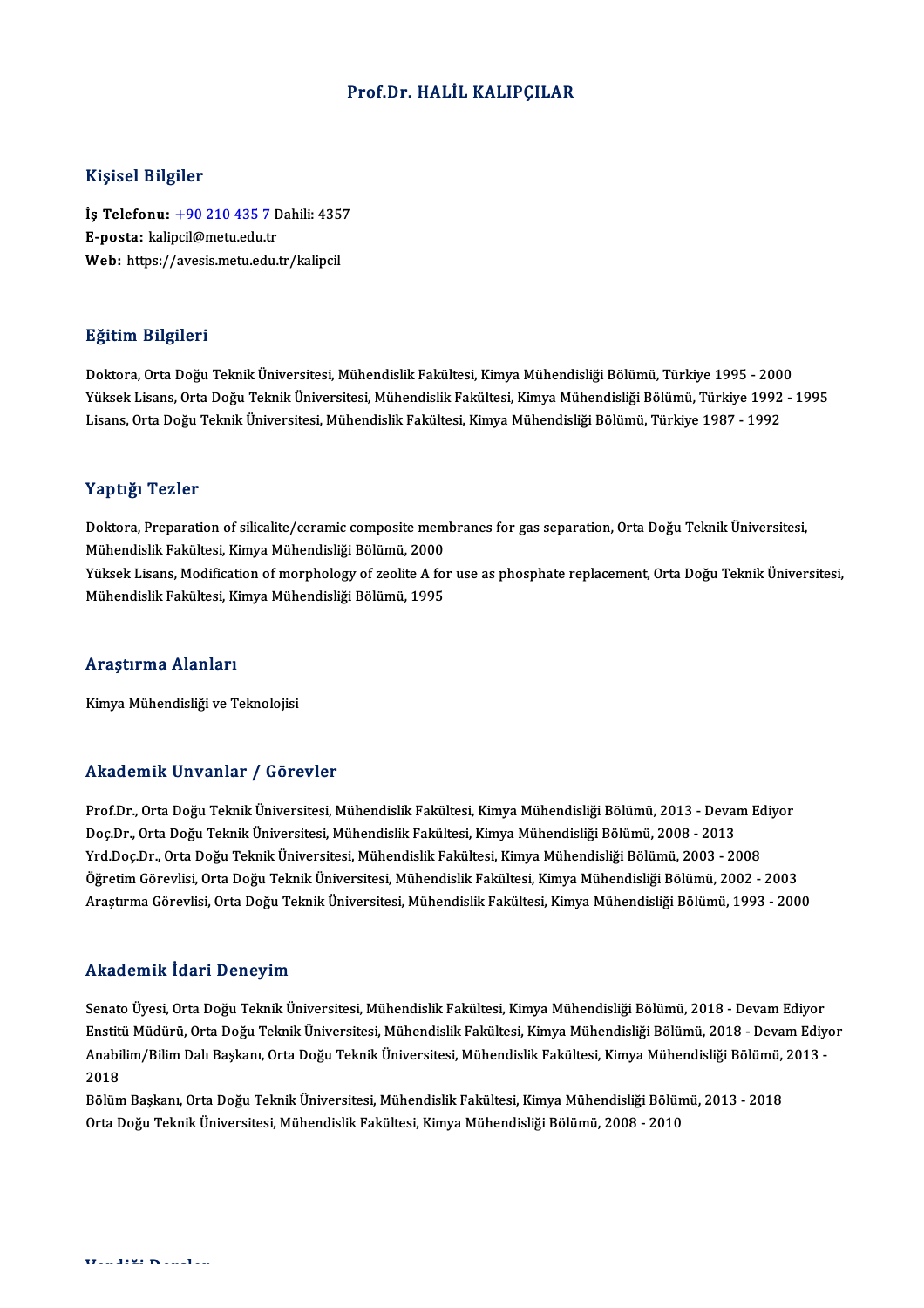#### veraigi Dersler

İleri Kimya Mühendisliği Thermodinamiği, Yüksek Lisans, 2020 - 2021

### Yönetilen Tezler

Yönetilen Tezler<br>KALIPÇILAR H., BÜKÜŞOĞLU E., Co2 / n2 ayırma performansını iyileştirmek için ek solvent işlemi ile pebax ve zif-8 /<br>Pebay membranların medifilizeyeny, Yülsek Lisans, A Abdulalam(Öğrensi), 2020 pebaxmembranlarınmodifikasyonu, Yüksek Lisans, A.Abdulalem(Öğrenci), 2020<br>pebax membranların modifikasyonu, Yüksek Lisans, A.Abdulalem(Öğrenci), 2020<br>KALIPCU AR H. Su bubarı ondüldeme far değisim vöntemiyle pelimer bermanl KALIPÇILAR H., BÜKÜŞOĞLU E., Co2 / n2 ayırma performansını iyileştirmek için ek solvent işlemi ile pebax ve zif-<br>pebax membranların modifikasyonu, Yüksek Lisans, A.Abdulalem(Öğrenci), 2020<br>KALIPÇILAR H., Su buharı endüklem pebax membranların modifikasyonu, Yüksek Lisans, A.Abdulalem(Öğrenci), 2020<br>KALIPÇILAR H., Su buharı endükleme faz değişim yöntemiyle polimer harmanlı ve karışık matrisli membranların<br>üretilmesi ve karakterizasyonu., Yükse Kalıpçılar H., Topuz B., Vapor separation by mixed matrix polymeric membranes, Doktora, F.SAHİN(Öğrenci), 2018 üretilmesi ve karakterizasyonu., Yüksek Lisans, S.Kibar(Öğrenci), 2019<br>Kalıpçılar H., Topuz B., Vapor separation by mixed matrix polymeric membranes, Doktora, F.ŞAHİN(Öğrenci), 2018<br>Kalıpçılar H., Büküşoğlu E., Design of f Kalıpçılar H., Topuz B., Vapor<br>Kalıpçılar H., Büküşoğlu E., De<br>A.KARAUSTA(Öğrenci), 2018<br>Kalıpçılar H. Calık B. Therane Kalıpçılar H., Büküşoğlu E., Design of functional materials using liquid crystals as molecular templates, Yüksek Lisans,<br>A.KARAUSTA(Öğrenci), 2018<br>Kalıpçılar H., Çalık P., Therapeutic protein production and its separation A.KARAUSTA(Öğrenci), 2018<br>Kalıpçılar H., Çalık P., Therapeutic protein production and its separation by zeolitic imidazolate framework–8 adsorbent,<br>Yüksek Lisans, Y.AKGÜN(Öğrenci), 2018 Kalıpçılar H., Çalık P., Therapeutic protein production and its separation by zeolitic imidazolate framework<br>Yüksek Lisans, Y.AKGÜN(Öğrenci), 2018<br>KALIPÇILAR H., Polyimide and PEBAX flat and hollow fiber membranes for gas Yüksek Lisans, Y.AKGÜN(Öğ<br>KALIPÇILAR H., Polyimide a<br>N.KONÇÜY(Öğrenci), 2017<br>KALIPCILAR H., IILIIDAĞ V KALIPÇILAR H., Polyimide and PEBAX flat and hollow fiber membranes for gas separation, Yüksek Lisans,<br>N.KONÇÜY(Öğrenci), 2017<br>KALIPÇILAR H., ULUDAĞ Y., Experimental and theoretical aspects of membrane based water cooling s N.KONÇÜY(Öğrenci), 2017<br>KALIPÇILAR H., ULUDAĞ Y., Expe<br>Lisans, H.KULAÇ(Öğrenci), 2017<br>Kalıngılar H., Yılmaz L. Cas narma KALIPÇILAR H., ULUDAĞ Y., Experimental and theoretical aspects of membrane based water cooling system, Yükse<br>Lisans, H.KULAÇ(Öğrenci), 2017<br>Kalıpçılar H., Yılmaz L., Gas permeation and sorption properties of ZIF-8 filled p Lisans, H.KULAÇ(Öğrenci), 2017<br>Kalıpçılar H., Yılmaz L., Gas permeation and sorption properties of ZIF-8 filled polymeric membranes prepared by<br>infrared and incandescent light induced liquid and vapor phase inversion, Dokt Kalıpçılar H., Yılmaz L., Gas permeation and sorption properties of ZIF-8 filled polymeric membranes prepared by<br>infrared and incandescent light induced liquid and vapor phase inversion, Doktora, B.TÜZÜN(Öğrenci), 2017<br>YIL infrared and incandescent light induced liquid and vapor<br>YILMAZ L., KALIPÇILAR H., Preparation of ZIF-8 loaded P<br>ethanol solutions, Yüksek Lisans, E.İREM(Öğrenci), 2015<br>YU MAZ L. KALIPCU AB H., Bokumar bland based miyod m YILMAZ L., KALIPÇILAR H., Preparation of ZIF-8 loaded PVA and PES mixed matrix membranes for dehyd:<br>ethanol solutions, Yüksek Lisans, E.İREM(Öğrenci), 2015<br>YILMAZ L., KALIPÇILAR H., Polymer blend based mixed matrix gas sep ethanol solutions, Yüksek Lisans, E.İREM(Öğrenci), 2015<br>YILMAZ L., KALIPÇILAR H., Polymer blend based mixed matrix gas separation membranes, Yüksek Lisans,<br>M.KARĞILI(Öğrenci), 2015 YILMAZ L., KALIPÇILAR H., Polymer blend based mixed matrix gas separation membranes, Yüksek Lisans,<br>M.KARĞILI(Öğrenci), 2015<br>YILMAZ L., KALIPÇILAR H., Synthesis of ethyl citrate by membrane reactors and reactive adsorption M.KARĞILI(Öğrenci), 2015<br>YILMAZ L., KALIPÇILAR H., S<br>F.OZANIRK(Öğrenci), 2014<br>KALIPCU AR H. YILMAZ L. J YILMAZ L., KALIPÇILAR H., Synthesis of ethyl citrate by membrane reactors and reactive adsorption, Yüksek Lisans,<br>F.OZANIRK(Öğrenci), 2014<br>KALIPÇILAR H., YILMAZ L., Membran reaktörler ve reaktif adsorpsiyon yöntemi ile eti F.OZANIRK(Öğrenci), 2014<br>KALIPÇILAR H., YILMAZ L., Memb<br>Lisans, F.Ozanırk(Öğrenci), 2014<br>YU MAZ L., KALIPCU AR H., Effect KALIPÇILAR H., YILMAZ L., Membran reaktörler ve reaktif adsorpsiyon yöntemi ile etil sitratin sentezlenmesi., Yi<br>Lisans, F.Ozanırk(Öğrenci), 2014<br>YILMAZ L., KALIPÇILAR H., Effect of the particle size of ZIF-8 on the separa Lisans, F.Ozanırk(Öğrenci), 2014<br>YILMAZ L., KALIPÇILAR H., Effect of the particle size<br>membranes, Yüksek Lisans, İ.AYAS(Öğrenci), 2014<br>CULEAZ EMECEN B. Z., KALIPCU AB H. Eshrisation YILMAZ L., KALIPÇILAR H., Effect of the particle size of ZIF-8 on the separation performance of ZIF-8/pNA/PES<br>membranes, Yüksek Lisans, İ.AYAS(Öğrenci), 2014<br>ÇULFAZ EMECEN P. Z. , KALIPÇILAR H., Fabrication of polyethersul membranes, Yüksek Lisans,<br>ÇULFAZ EMECEN P. Z. , KAL<br>G.KALTALI(Öğrenci), 2014<br>YU MAZ L. KALIPCU AB H CULFAZ EMECEN P. Z. , KALIPÇILAR H., Fabrication of polyethersulfone hollow fibers for ultrafiltration, Yü<br>G.KALTALI(Öğrenci), 2014<br>YILMAZ L., KALIPÇILAR H., Development of PBI based membranes for H2/CO2 separation, Yüksek G.KALTALI(Öğrenci), 2014<br>YILMAZ L., KALIPÇILAR H., Development of PBI based membranes for H2/CO2 separation, Yüksek Lisans,<br>M.BAŞDEMİR(Öğrenci), 2013 YILMAZ L., KALIPÇILAR H., H2/CO2 PBI bazlı membranların geliştirilmesi., Yüksek Lisans, M.Başdemir(Öğrenci), 2013 M.BAŞDEMİR(Öğrenci), 2013<br>YILMAZ L., KALIPÇILAR H., H<sub>2</sub>/CO<sub>2</sub> PBI bazlı membranların geliştirilmesi., Yüksek Lisans, M.Başdemir(Öğrenci), 2013<br>YILMAZ L., KALIPÇILAR H., Production and performance evaluation of ZIF-8 based YILMAZ L., KALIPÇILAR H., H<sub>2</sub>/CO<sub>2</sub> PBI bazlı membranların gelişt<br>YILMAZ L., KALIPÇILAR H., Production and performance evaluati<br>separation membranes, Yüksek Lisans, N.KESER(Öğrenci), 2012<br>KALIPCU AP H. Symthesis of Feolit YILMAZ L., KALIPÇILAR H., Production and performance evaluation of ZIF-8 based binary and ternary m<br>separation membranes, Yüksek Lisans, N.KESER(Öğrenci), 2012<br>KALIPÇILAR H., Synthesis of zeolite membranes in flow system, separation membranes, Yüksek Lisans, N.KESER(Öğrenci), 2012<br>KALIPÇILAR H., Synthesis of zeolite membranes in flow system, Yüksek Lisans, A.ÖNDER(Öğrenci), 2012<br>YILMAZ L., KALIPÇILAR H., Dehydration of aqueous aprotic solve KALIPÇILAR H., Synthesis of zeolite membranes in flow system, Yüksek Lisans, A.ÖNDER(Öğrenci), 2012<br>YILMAZ L., KALIPÇILAR H., Dehydration of aqueous aprotic solvent mixtures by pervaporation, Yüksek Lisans,<br>G.SARIALP(Öğren YILMAZ L., KALIPÇILAR H., Dehydration of aqueous aprotic solvent mixtures by pervaporation, Yüksek Lisans,<br>G.SARIALP(Öğrenci), 2012<br>KALIPÇILAR H., Pervaporation of ethanol/water mixtures by zeolite a membranes synthesized G.SARIALP(Öğrenci), 2012<br>KALIPÇILAR H., Pervaporation of ethanol/water m<br>systems, Yüksek Lisans, B.ARICAN(Öğrenci), 2011<br>VILMAZ L., KALIPCU AB H., Effect of onerating pore KALIPÇILAR H., Pervaporation of ethanol/water mixtures by zeolite a membranes synthesized in batch and flow<br>systems, Yüksek Lisans, B.ARICAN(Öğrenci), 2011<br>YILMAZ L., KALIPÇILAR H., Effect of operating parameters on perfor systems, Yüksek Lisans, B.ARICAN(Öğrenci), 2011<br>YILMAZ L., KALIPÇILAR H., Effect of operating par<br>membrane, Yüksek Lisans, E.EDA(Öğrenci), 2011<br>YU MAZ L. KALIPCU AB H., Katlak/gelejt/polimer YILMAZ L., KALIPÇILAR H., Effect of operating parameters on performance of additive/zeolite/polymer mixed matri<br>membrane, Yüksek Lisans, E.EDA(Öğrenci), 2011<br>YILMAZ L., KALIPÇILAR H., Katkılı/zeloit/polimer karışık matrisl membrane, Yüksek Lisans, E.EDA(Öğrenci), 2011<br>YILMAZ L., KALIPÇILAR H., Katkılı/zeloit/polimer karışık matrisli membranların performansına çalışma ko<br>etkisi., Yüksek Lisans, E.Eda(Öğrenci), 2011<br>YILMAZ L., KALIPÇILAR H., D YILMAZ L., KALIPÇILAR H., Katkılı/zeloit/polimer karışık matrisli membranların performansına çalışma koşullarının

pervaporation,YüksekLisans,E.BÜKÜŞOĞLU(Öğrenci),2010 YILMAZ L., KALIPÇILAR H., Dehydration of alcohol solutions obtained from a solvent recovery process by<br>pervaporation, Yüksek Lisans, E.BÜKÜŞOĞLU(Öğrenci), 2010<br>KALIPÇILAR H., Synthesis of binderless tubular Zeolite X macro

pervaporation, Yüksek Lisans, E.BÜKÜŞOĞLU(Öğrenci), 2010<br>KALIPÇILAR H., Synthesis of binderless tubular Zeolite X macrobodies, Yüksek Lisans, İ.ÇETİNTÜRK(Öğrenci), 2<br>KALIPÇILAR H., Characterization of zeolite membranes by KALIPÇILAR H., Synthesis of binderless tubular Zeolite X macrobodies, Yüksek Lisans, İ.ÇETİNTÜRK(Öğrenci), 2010<br>KALIPÇILAR H., Characterization of zeolite membranes by gas permeation, Doktora, B.SOYDAŞ(Öğrenci), 2009<br>YILMA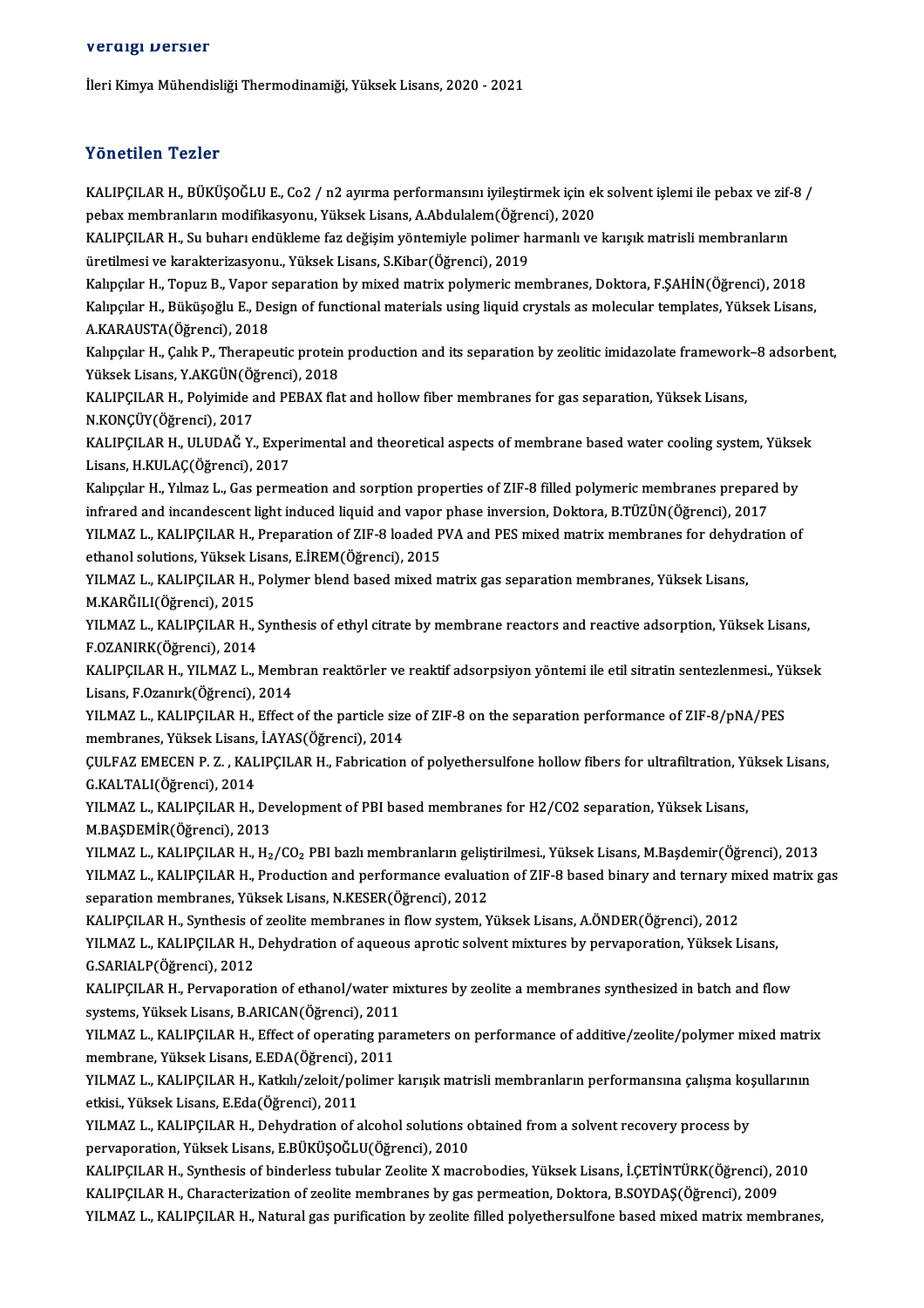Yüksek Lisans, Ü.ÇAKAL(Öğrenci), 2009

Yüksek Lisans, Ü.ÇAKAL(Öğrenci), 2009<br>YILMAZ L., KALIPÇILAR H., Effect of preparation and operation parameters on performance of polyethersulfone based<br>mived metriy ges senaration membranes. Yüksek Lisans, E.KARATAY(Öğrens Yüksek Lisans, Ü.ÇAKAL(Öğrenci), 2009<br>YILMAZ L., KALIPÇILAR H., Effect of preparation and operation parameters on perfor<br>mixed matrix gas separation membranes, Yüksek Lisans, E.KARATAY(Öğrenci), 2009<br>KALIPCU AP H. Symthess YILMAZ L., KALIPÇILAR H., Effect of preparation and operation parameters on performance of polyethersulfone based<br>mixed matrix gas separation membranes, Yüksek Lisans, E.KARATAY(Öğrenci), 2009<br>KALIPÇILAR H., Syntheses of s

mixed matrix gas separation membranes, Yüksek Lisans, E.KARATAY(Öğrenci), 2009<br>KALIPÇILAR H., Syntheses of self-supported tubular zeolite A membranes, Yüksek Lisans, C.GÜCÜYENER(<br>YILMAZ L., KALIPÇILAR H., Polycarbonate bas KALIPÇILAR H., Syntheses of self-supported tubular zeolite A membranes, Yüksek L<br>YILMAZ L., KALIPÇILAR H., Polycarbonate based zeolite 4A filled mixed matrix mem<br>characterization and gas separation performances, Doktora, D

YILMAZ L., KALIPÇILAR H., Polycarbonate based zeolite 4A filled mixed matrix membranes: Preparation,<br>characterization and gas separation performances, Doktora, D.ŞEN(Öğrenci), 2008<br>KALIPÇILAR H., Pervaporation of organic/w characterization and gas separation per<br>KALIPÇILAR H., Pervaporation of organ<br>Yüksek Lisans, Ö.DEDE(Öğrenci), 2007<br>KALIPCU AB H. Synthesis of low silisa ( KALIPÇILAR H., Pervaporation of organic/water mixtures by MFI type zeolite membranes synthesized in a flow system<br>Yüksek Lisans, Ö.DEDE(Öğrenci), 2007<br>KALIPÇILAR H., Synthesis of low silica/alumina zeolite membranes in a f

Yükse<br>KALIP<br>2007<br>KALIP KALIPÇILAR H., Synthesis of low silica/alumina zeolite membranes in a flow system, Yüksek Lisans, S.AKBA<br>2007<br>KALIPÇILAR H., Synthesis and characterization of clinoptilolite, Yüksek Lisans, Ö.GÜVENİR(Öğrenci), 2005<br>KALIPÇI

KALIPÇILAR H., Synthesis and characterization of clinoptilolite, Yüksek Lisans, Ö.GÜVENİR(Öğrenci), 2005

2007<br>KALIPÇILAR H., Synthesis and characterization of clinoptilolite, Yüksek Lisans, Ö.GÜVENİR(Öğrenci), 2005<br>KALIPÇILAR H., Effect of seeding on the properties of MFI type zeolite membranes, Yüksek Lisans, E.DİNÇER(Öğrenc KALIPÇILAR H., Effect of seeding on the properties of MFI type zeolite membranes, Yüksek Lisans, E.DİNÇER(Öğrenci<br>2005<br>KALIPÇILAR H., Synthesis of MFI type zeolite membranes in a continuous system, Yüksek Lisans, P.ZEYNEP(

2005<br>KALIP<br>2005<br>KALIP KALIPÇILAR H., Synthesis of MFI type zeolite membranes in a continuous system, Yüksek Lisans, P.ZEYNEP(Öğrenci),<br>2005<br>KALIPÇILAR H., Investigating the extrusion of alumina silicate pastes for synthesis of monolith zeolite

2005<br>KALIPÇILAR H., Investigat<br>A.ÖZCAN(Öğrenci), 2005<br>YU MAZ L., KALIPCU AP H KALIPÇILAR H., Investigating the extrusion of alumina silicate pastes for synthesis of monolith zeolite A, Yüksek Lisans<br>A.ÖZCAN(Öğrenci), 2005<br>YillMAZ L., KALIPÇILAR H., Effect of compatibilizers on the gas separation per

A.ÖZCAN(Öğrenci), 2005<br>YILMAZ L., KALIPÇILAR H., Effect of compatibilizers on the gas separation performance of polycarbonate membranes,<br>Yüksek Lisans, D.ŞEN(Öğrenci), 2003

### SCI, SSCI ve AHCI İndekslerine Giren Dergilerde Yayınlanan Makaleler

CI, SSCI ve AHCI İndekslerine Giren Dergilerde Yayınlanan Makaleler<br>I. Investigating the State of Skin Layer of Asymmetric Polyethersulfone (PES) - Zeolitic Imidazole<br>Eramewark 8.(715.9) Mixed Matrix Cas Sanaratian Mambran Boot voltings inadicition on on Borghoral Taylinaman Maharoler<br>Investigating the State of Skin Layer of Asymmetric Polyethersulfone (PES) - Zeolitic Imidazole<br>Framework-8 (ZIF-8) Mixed Matrix Gas Separation Membranes and I Investigating<br>Framework-8<br>Performance<br>TüzüN ANTEDI Framework-8 (ZIF-8) Mixed Matrix Gas Separation Membranes and Its Effect on Gas Separation<br>Performance<br>TÜZÜN ANTEPLİ B., YILMAZ L., KALIPÇILAR H.

ChemistrySelect, cilt.7, sa.21, 2022 (SCI Expanded İndekslerine Giren Dergi)

TÜZÜN ANTEPLİ B., YILMAZ L., KALIPÇILAR H.<br>ChemistrySelect, cilt.7, sa.21, 2022 (SCI Expanded İndekslerine Giren Dergi)<br>II. ZIF filled PDMS mixed matrix membranes for separation of solvent vapors from nitrogen<br>Sabin E. Ten Sahin F., Topuz B., Kalıpçılar H. ZIF filled PDMS mixed matrix membranes for separation of solvent vap<br>Sahin F., Topuz B., Kalıpçılar H.<br>JOURNAL OF MEMBRANE SCIENCE, cilt.598, 2020 (SCI İndekslerine Giren Dergi)<br>Preperation and sharesterization of sunnante

JOURNAL OF MEMBRANE SCIENCE, cilt.598, 2020 (SCI İndekslerine Giren Dergi)

- III. Preparation and characterization of supported PES membranes<br>TOPUZ B., YILMAZ L., KALIPCILAR H. Preparation and characterization of supported PES membranes<br>TOPUZ B., YILMAZ L., KALIPÇILAR H.<br>JOURNAL OF THE FACULTY OF ENGINEERING AND ARCHITECTURE OF GAZI UNIVERSITY, cilt.34, sa.1, ss.155-164,<br>2010 (SCLIndelialerine Ci TOPUZ B., YILMAZ L., KALIPÇILAR H.<br>JOURNAL OF THE FACULTY OF ENGI<br>2019 (SCI İndekslerine Giren Dergi)<br>The Cas Permestian Characterist JOURNAL OF THE FACULTY OF ENGINEERING AND ARCHITECTURE OF GAZI UNIVERSITY, cilt.34, sa.1, ss.155-164,<br>2019 (SCI Indekslerine Giren Dergi)<br>IV. The Gas Permeation Characteristics of Ternary Component Mixed Matrix Membranes P
- 2019 (SCI İndekslerine Giren Dergi)<br>The Gas Permeation Characteristics of Ternary Co<br>ZIF-8 with a Large Range of Average Particle Size<br>Aves L. YU MAZI KALIPCU AP H The Gas Permeation Character<br>ZIF-8 with a Large Range of A<br>Ayas I., YILMAZ L., KALIPÇILAR H.<br>INDUSTRIAL & ENCINEERING CH ZIF-8 with a Large Range of Average Particle Size<br>Ayas I., YILMAZ L., KALIPÇILAR H.<br>INDUSTRIAL & ENGINEERING CHEMISTRY RESEARCH, cilt.57, sa.47, ss.16041-16050, 2018 (SCI İndekslerine Giren<br>Persi)

Ayas I.,<br>INDUS<sup>.</sup><br>Dergi)<br>Synthe INDUSTRIAL & ENGINEERING CHEMISTRY RESEARCH, cilt.57, sa.47, ss.16041-1605(<br>Dergi)<br>V. Synthesis of ZIF-7, ZIF-8, ZIF-67, and ZIF-L from recycled mother liquors<br>Sabin E. Tonus R. KALIBCU AR H

Dergi)<br>V. Synthesis of ZIF-7, ZIF-8, ZIF-67, and ZIF-L from recycled mother liquors<br>Sahin F., Topuz B., KALIPÇILAR H.

MICROPOROUSANDMESOPOROUSMATERIALS, cilt.261, ss.259-267,2018 (SCI İndekslerineGirenDergi)

# Sahin F., Topuz B., KALIPÇILAR H.<br>MICROPOROUS AND MESOPOROUS MATERIALS, cilt.261, ss.259-267, 2018 (SCI İndekslerine Giren Dergi)<br>VI. Dehydration of Industrial Byproduct Solutions for Recycling via Pervaporation-Adsorp MICROPC<br><mark>Dehydra</mark><br>Process<br>Püvüsoğ Dehydration of Industrial Byproduct<br>Process<br>BÜKÜŞOĞLU E., KALIPÇILAR H., YILMAZ L.<br>INDUSTRIAL & ENCINEERING GUEMISTRY

BÜKÜŞOĞLU E., KALIPCILAR H., YILMAZ L.

Process<br>BÜKÜŞOĞLU E., KALIPÇILAR H., YILMAZ L.<br>INDUSTRIAL & ENGINEERING CHEMISTRY RESEARCH, cilt.57, sa.6, ss.2277-2286, 2018 (SCI İndekslerine Giren<br>Dergi) INDUSTRIAL & ENGINEERING CHEMISTRY RESEARCH, cilt.57, sa.6, ss.2277-2286, 2018 (SCI indekslerine Giren<br>Dergi)<br>VII. Investigation and comparison of mixed matrix membranes composed of polyimide matrimid with<br>7JE 8, silicolit

Dergi)<br>Investigation and comparison<br>ZIF-8, silicalite, and SAPO-34<br>Cartar D. Taral E. H., Krugrak B. Investigation and comparison of mixed ma<br>ZIF-8, silicalite, and SAP0-34<br>Carter D., Tezel F. H. , Kruczek B., KALIPÇILAR H.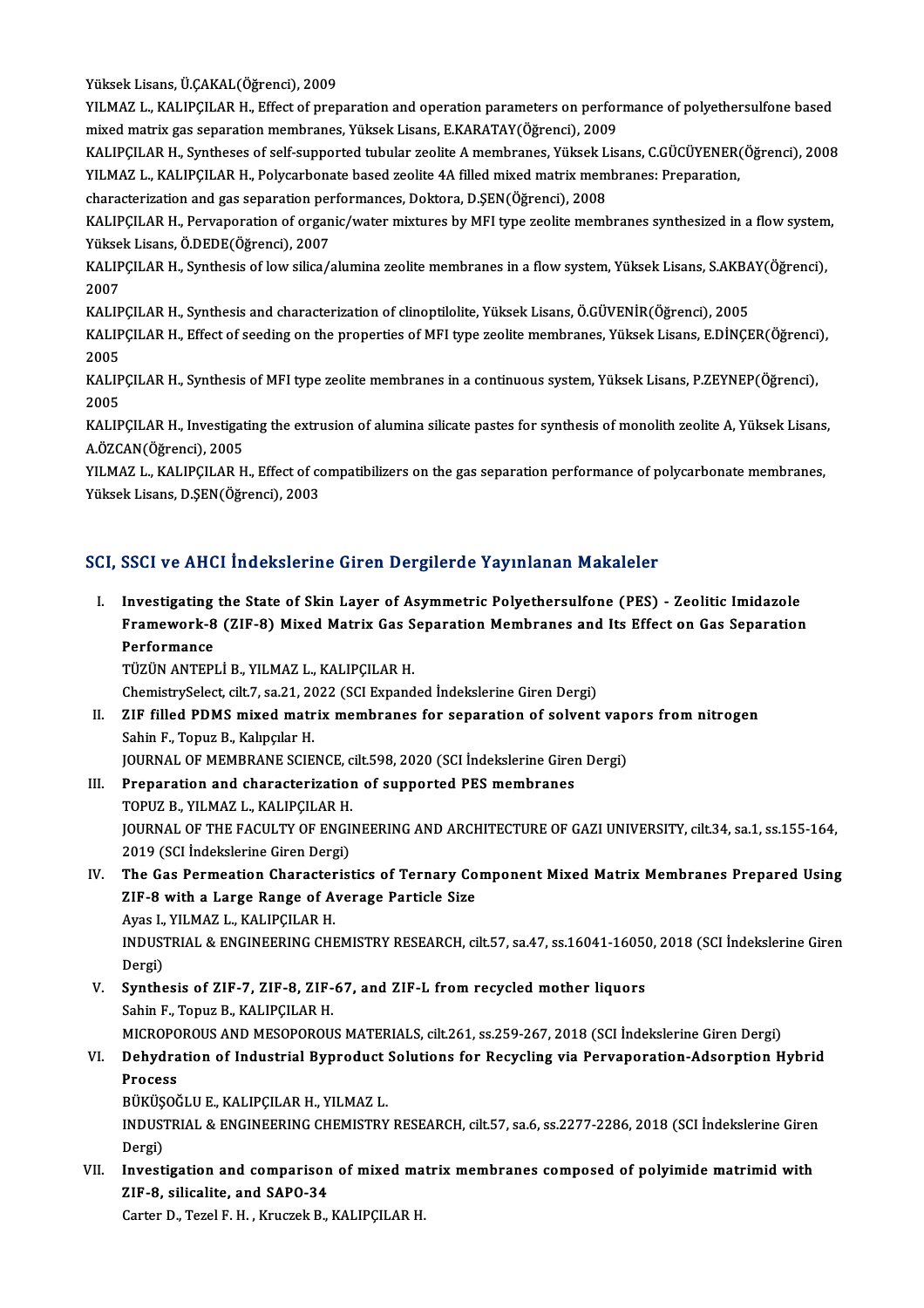JOURNAL OF MEMBRANE SCIENCE, cilt.544, ss.35-46, 2017 (SCI İndekslerine Giren Dergi)<br>Synthosis of ZSM 5 and SARO 34 membranes in a birb temperature preseure re

VIII. Synthesis of ZSM-5 and SAPO-34 membranes in a high temperature-pressure recirculating-flow<br>system **JOURNAL**<br>Synthes<br>system<br>TOPUZ P

TOPUZ B., Onder A., Bowen T. C., KALIPÇILAR H. system<br>TOPUZ B., Onder A., Bowen T. C. , KALIPÇILAR H.<br>CHEMICAL ENGINEERING RESEARCH & DESIGN, cilt.117, ss.746-755, 2017 (SCI İndekslerine Giren Dergi)<br>Effect of three different PEO containing additives en the fouling beh TOPUZ B., Onder A., Bowen T. C. , KALIPÇILAR H.<br>CHEMICAL ENGINEERING RESEARCH & DESIGN, cilt.117, ss.746-755, 2017 (SCI Indekslerine Giren I<br>IX. Effect of three different PEO-containing additives on the fouling behavior of

CHEMICAL ENGINEERING RES<br>Effect of three different PI<br>ultrafiltration membranes<br>Kaltali C. Kalmalar H. Culfaz I IX. Effect of three different PEO-containing additives on the fouling behavior of PES-based<br>ultrafiltration membranes<br>Kaltali G., Kalıpçılar H., Çulfaz Emecen P. Z. ultrafiltration membranes<br>Kaltali G., Kalıpçılar H., Çulfaz Emecen P. Z.<br>SEPARATION AND PURIFICATION TECHNOLOGY, cilt.150, ss.21-28, 2015 (SCI İndekslerine Giren Dergi)<br>Synthosis of ZIE 8 from regyaled mether liquers

X. Synthesis of ZIF-8 from recycled mother liquors<br>Demir N.K., Topuz B., YILMAZ L., KALIPCILAR H. SEPARATION AND PURIFICATION TECHNOLOGY,<br>Synthesis of ZIF-8 from recycled mother liq<br>Demir N. K., Topuz B., YILMAZ L., KALIPÇILAR H.<br>MICROPOROUS AND MESOROROUS MATERIALS MICROPOROUSANDMESOPOROUSMATERIALS, cilt.198, ss.291-300,2014 (SCI İndekslerineGirenDergi)

XI. Effect of Gas Permeation Temperature and Annealing Procedure on the Performance of Binary and MICROPOROUS AND MESOPOROUS MATERIALS, cilt.198, ss.291-300, 2014 (SCI İndekslerine Giren Dergi)<br>Effect of Gas Permeation Temperature and Annealing Procedure on the Performance of Binary an<br>Ternary Mixed Matrix Membranes of Effect of Gas Permeation Temper<br>Ternary Mixed Matrix Membrane<br>Oral E. E. , YILMAZ L., KALIPÇILAR H.<br>JOUPNAL OF APPLIED POLYMER SCU Ternary Mixed Matrix Membranes of Polyethersulfone, SAPO-34, and 2-Hydroxy 5-1<br>Oral E. E. , YILMAZ L., KALIPÇILAR H.<br>JOURNAL OF APPLIED POLYMER SCIENCE, cilt.131, sa.17, 2014 (SCI İndekslerine Giren Dergi)<br>Low temperature

JOURNAL OF APPLIED POLYMER SCIENCE, cilt.131, sa.17, 2014 (SCI İndekslerine Giren Dergi)

# Oral E. E., YILMAZ L., KALIPÇILAR H.<br>JOURNAL OF APPLIED POLYMER SCIENCE, cilt.131, sa.17, 2014 (SCI Indekslerin<br>XII. Low temperature synthesis of SAPO-34 in a recirculating-flow system<br>Topuz B., Oral E. E., KALIPCILAR H.

JOURNAL OF POROUS MATERIALS, cilt.20, sa.6, ss.1491-1500, 2013 (SCI İndekslerine Giren Dergi) Topuz B., Oral E. E. , KALIPÇILAR H.<br>JOURNAL OF POROUS MATERIALS, cilt.20, sa.6, ss.1491-1500, 2013 (SCI İndekslerine Giren Dergi)<br>XIII. Effect of Feed Composition on the Gas Separation Performance of Binary and Ternar **JOURNAL OF<br>Effect of Fee<br>Membranes<br>Son D. VII MA** Effect of Feed Composition on<br>Membranes<br>Sen D., YILMAZ L., KALIPÇILAR H.<br>SERARATION SCIENCE AND TECH

Membranes<br>Sen D., YILMAZ L., KALIPÇILAR H.<br>SEPARATION SCIENCE AND TECHNOLOGY, cilt.48, sa.6, ss.859-866, 2013 (SCI İndekslerine Giren Dergi)<br>Effect of food ges somnosition on the sonaration of CO2/CH4 mixtures by PES SARO

### Sen D., YILMAZ L., KALIPÇILAR H.<br>SEPARATION SCIENCE AND TECHNOLOGY, cilt.48, sa.6, ss.859-866, 2013 (SCI İndekslerine Giren Dergi)<br>XIV. Effect of feed gas composition on the separation of CO2/CH4 mixtures by PES-SAPO 3 SEPARATION SCIENCI<br>Effect of feed gas c<br>matrix membranes<br>Cakal II, VII MAZ I, V Effect of feed gas composition<br>matrix membranes<br>Cakal U., YILMAZ L., KALIPÇILAR H.<br>JOUPMAL OF MEMPRANE SCIENCE matrix membranes<br>Cakal U., YILMAZ L., KALIPÇILAR H.<br>JOURNAL OF MEMBRANE SCIENCE, cilt.417, ss.45-51, 2012 (SCI İndekslerine Giren Dergi)<br>Develenment of alumine sunnarted tennevy miyed matriy membranes for senar

# Cakal U., YILMAZ L., KALIPÇILAR H.<br>JOURNAL OF MEMBRANE SCIENCE, cilt.417, ss.45-51, 2012 (SCI İndekslerine Giren Dergi)<br>XV. Development of alumina supported ternary mixed matrix membranes for separation of H-2/light-<br>a JOURNAL OF MEM<br>Development of<br>alkane mixtures<br>Topuz P. VII MAZ

Topuz B., YILMAZ L., KALIPÇILAR H.

JOURNAL OF MEMBRANE SCIENCE, cilt.415, ss.725-733, 2012 (SCI İndekslerine Giren Dergi)

# Topuz B., YILMAZ L., KALIPÇILAR H.<br>JOURNAL OF MEMBRANE SCIENCE, cilt.415, ss.725-733, 2012 (SCI İndekslerine Giren Dergi)<br>XVI. Crystallization field and rate study for the formation of single phase sodium-potassium and **JOURNAL OF MEMBRANES<br>Crystallization field and<br>potassium clinoptilolite<br>Cuvenin Q KALIPCU AP H** Crystallization field and rate stu<br>potassium clinoptilolite<br>Guvenir O., KALIPÇILAR H., Culfaz A.<br>CPYSTAL PESEARCH AND TECHNOL

potassium clinoptilolite<br>Guvenir O., KALIPÇILAR H., Culfaz A.<br>CRYSTAL RESEARCH AND TECHNOLOGY, cilt.46, sa.4, ss.345-350, 2011 (SCI İndekslerine Giren Dergi)<br>Preparation and parformanes assessment of binary and ternary PES

# Guvenir O., KALIPÇILAR H., Culfaz A.<br>CRYSTAL RESEARCH AND TECHNOLOGY, cilt.46, sa.4, ss.345-350, 2011 (SCI İndekslerine Giren Dergi)<br>XVII. Preparation and performance assessment of binary and ternary PES-SAPO 34-HMA based CRYSTAL RESEARCH AND<br>Preparation and perfor<br>separation membranes<br>Karatau E. KALIPCH AP H

Karatay E., KALIPÇILAR H., YILMAZ L.

JOURNAL OF MEMBRANE SCIENCE, cilt.364, ss.75-81, 2010 (SCI İndekslerine Giren Dergi)

# Karatay E., KALIPÇILAR H., YILMAZ L.<br>JOURNAL OF MEMBRANE SCIENCE, cilt.364, ss.75-81, 2010 (SCI İndekslerine Giren Dergi)<br>XVIII. Effect of Midsynthesis Addition of Silica to the Synthesis Medium on the Properties of MF Zeolite Membranes Effect of Midsynthesis Addition<br>Zeolite Membranes<br>Soydas B., KALIPÇILAR H., Culfaz A.<br>INDUSTRIAL & ENGINEERING CHEN

Soydas B., KALIPCILAR H., Culfaz A.

INDUSTRIAL & ENGINEERING CHEMISTRY RESEARCH, cilt.49, sa.11, ss.5407-5414, 2010 (SCI İndekslerine Giren<br>Dergi) INDUSTRIAL & ENGINEERING CHEMISTRY RESEARCH, cilt.49, sa.11, ss.5407-5414, 2010 (SCI İndekslerine Giren<br>Dergi)<br>XIX. Separation of gas and organic/water mixtures by MFI type zeolite membranes synthesized in a flow<br>synthesiz

# Dergi)<br>Separati<br>system<br><sup>Soudos B</sup> Separation of gas and organic/water m<br>system<br>Soydas B., Dede O., Culfaz A., KALIPÇILAR H.<br>MICROROROUS AND MESOROROUS MATERL system<br>Soydas B., Dede O., Culfaz A., KALIPÇILAR H.<br>MICROPOROUS AND MESOPOROUS MATERIALS, cilt.127, ss.96-103, 2010 (SCI İndekslerine Giren Dergi)<br>Crystallization of silicalita 1 from elean synthosis salutions: Effect of t

# Soydas B., Dede O., Culfaz A., KALIPÇILAR H.<br>MICROPOROUS AND MESOPOROUS MATERIALS, cilt.127, ss.96-103, 2010 (SCI İndekslerine Giren Dergi)<br>XX. Crystallization of silicalite-1 from clear synthesis solutions: Effect of temp MICROPOROUS AND MESOPOROUS MAT<br>Crystallization of silicalite-1 from cl<br>crystallization rate and crystal size<br>Soudes B. Culfor Emeson B. 7. Kelingles Crystallization of silicalite-1 from clear synthe:<br>crystallization rate and crystal size<br>Soydas B., Çulfaz Emecen P. Z. , Kalıpçılar H., Culfaz A.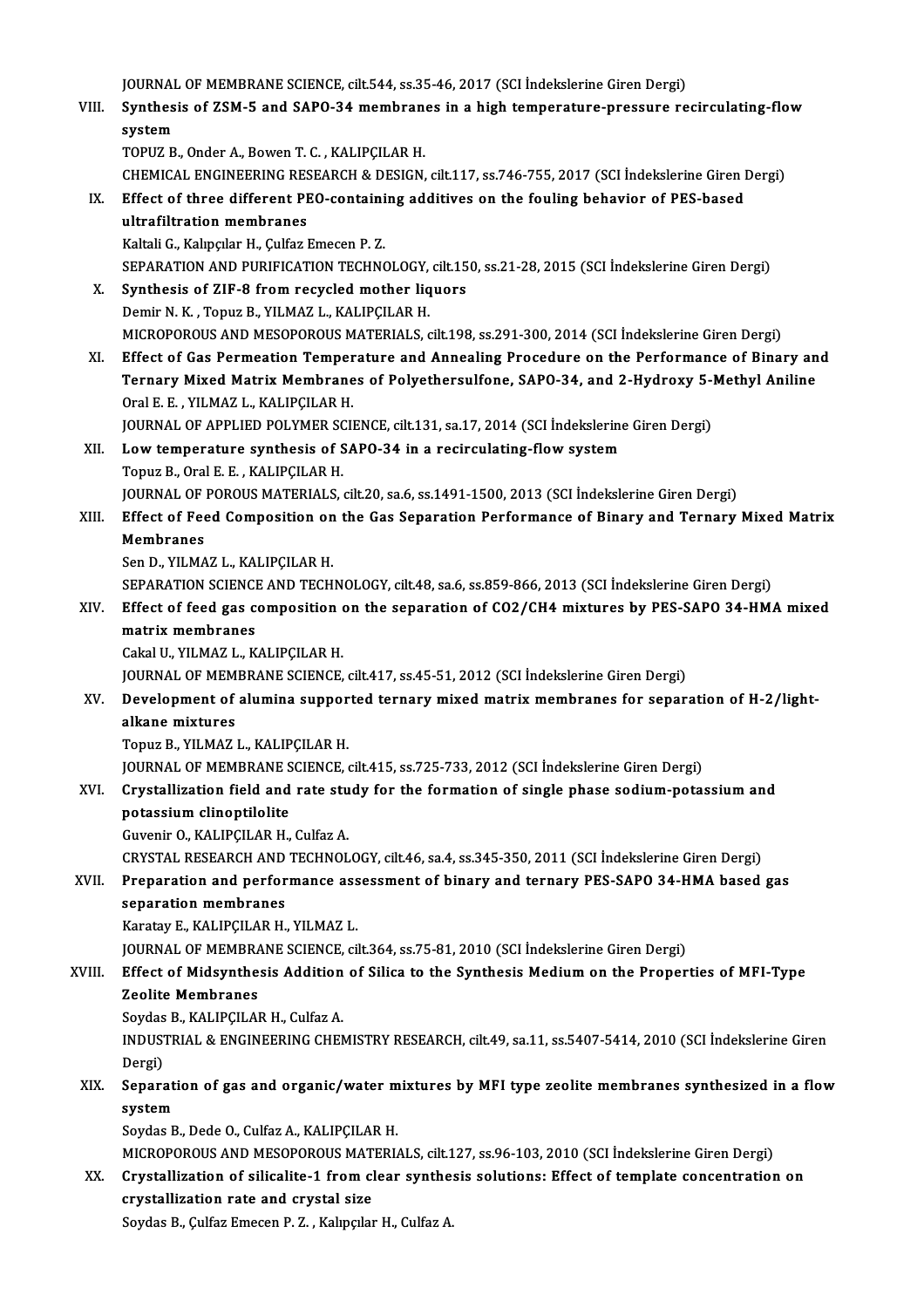CRYSTAL RESEARCH AND TECHNOLOGY, cilt.44, ss.800-806, 2009 (SCI İndekslerine Giren Dergi)<br>Crystallization field study for the formation of single phase andium slinentilelite: Pets

|              | CRYSTAL RESEARCH AND TECHNOLOGY, cilt.44, ss.800-806, 2009 (SCI İndekslerine Giren Dergi)                                                                                                          |
|--------------|----------------------------------------------------------------------------------------------------------------------------------------------------------------------------------------------------|
| XXI.         | Crystallization field study for the formation of single phase sodium clinoptilolite: Batch composition,                                                                                            |
|              | seed and temperature effects                                                                                                                                                                       |
|              | Guevenir O., KALIPÇILAR H., Culfaz A.                                                                                                                                                              |
|              | CRYSTAL RESEARCH AND TECHNOLOGY, cilt.44, sa.3, ss.293-299, 2009 (SCI İndekslerine Giren Dergi)                                                                                                    |
| XXII.        | Effect of Soda Concentration on the Morphology of MFI-Type Zeolite Membranes                                                                                                                       |
|              | Soydas B., Culfaz A., KALIPCILAR H.                                                                                                                                                                |
| XXIII.       | CHEMICAL ENGINEERING COMMUNICATIONS, cilt.196, ss.182-193, 2009 (SCI İndekslerine Giren Dergi)<br>Synthesis of ZSM-5-type zeolite membranes on, porous disks loaded with different amounts of seed |
|              | Dincer E., KALIPÇILAR H., Culfaz A.                                                                                                                                                                |
|              | INDUSTRIAL & ENGINEERING CHEMISTRY RESEARCH, cilt.47, sa 14, ss.4743-4749, 2008 (SCI Indekslerine Giren                                                                                            |
|              | Dergi)                                                                                                                                                                                             |
| XXIV         | Development of polycarbonate based zeolite 4A filled mixed matrix gas separation membranes                                                                                                         |
|              | SEN D., Kalipcilar H., Yilmaz L.                                                                                                                                                                   |
|              | JOURNAL OF MEMBRANE SCIENCE, cilt.303, ss.194-203, 2007 (SCI Indekslerine Giren Dergi)                                                                                                             |
| XXV.         | Template-free synthesis of ZSM-5 type zeolite layers on porous alumina disks                                                                                                                       |
|              | Kalipcilar H., Culfaz A.                                                                                                                                                                           |
|              | TURKISH JOURNAL OF CHEMISTRY, cilt.31, sa.2, ss.233-242, 2007 (SCI Indekslerine Giren Dergi)                                                                                                       |
| XXVI.        | Separation of butane isomers by MFI membranes synthesized in a flow system                                                                                                                         |
|              | Culfaz P. Z., Culfaz A., Kalipcilar H.                                                                                                                                                             |
|              | DESALINATION, cilt.199, ss.357-359, 2006 (SCI Indekslerine Giren Dergi)                                                                                                                            |
| XXVII.       | Characterization of zeolite membranes by gas permeation                                                                                                                                            |
|              | Soydas B, Culfaz A, Kalipcilar H.<br>DESALINATION, cilt.199, ss.371-372, 2006 (SCI İndekslerine Giren Dergi)                                                                                       |
| XXVIII.      | Development of zeolite filled polycarbonate mixed matrix gas separation membranes                                                                                                                  |
|              | Sen D., Kalipcilar H., Yilmaz L.                                                                                                                                                                   |
|              | DESALINATION, cilt 200, ss 222-224, 2006 (SCI İndekslerine Giren Dergi)                                                                                                                            |
| XXIX.        | Effect of seeding on the properties of MFI type zeolite membranes                                                                                                                                  |
|              | Dincer E., Culfaz A., Kalipcilar H.                                                                                                                                                                |
|              | DESALINATION, cilt.200, ss.66-67, 2006 (SCI İndekslerine Giren Dergi)                                                                                                                              |
| XXX.         | Preparation of zeolite A tubes from amorphous aluminosilicate extrudates                                                                                                                           |
|              | Oezcan A., Kalipcilar H.                                                                                                                                                                           |
|              | INDUSTRIAL & ENGINEERING CHEMISTRY RESEARCH, cilt.45, sa.14, ss.4977-4984, 2006 (SCI Indekslerine Giren                                                                                            |
|              | Dergi)                                                                                                                                                                                             |
| XXXI.        | Preparation of MFI type zeolite membranes in a flow system with circulation of the synthesis<br>solution                                                                                           |
|              | Culfaz P. Z., Qulfaz A., Kalipcilar H.                                                                                                                                                             |
|              | MICROPOROUS AND MESOPOROUS MATERIALS, cilt.92, ss.134-144, 2006 (SCI İndekslerine Giren Dergi)                                                                                                     |
| XXXII.       | Gas separation performance of polycarbonate membranes modified with multifunctional low                                                                                                            |
|              | molecular-weight additives                                                                                                                                                                         |
|              | Sen D., Kalipcilar H., Yilmaz L.                                                                                                                                                                   |
|              | SEPARATION SCIENCE AND TECHNOLOGY, cilt.41, sa.9, ss.1813-1828, 2006 (SCI Indekslerine Giren Dergi)                                                                                                |
| XXXIII.      | Pervaporation of organic/water mixtures through B-ZSM-5 zeolite membranes on monolith supports                                                                                                     |
|              | Bowen T., Kalipcilar H., Falconer J., Noble R.                                                                                                                                                     |
|              | JOURNAL OF MEMBRANE SCIENCE, cilt.215, ss.235-247, 2003 (SCI Indekslerine Giren Dergi)                                                                                                             |
| <b>XXXIV</b> | Synthesis and separation properties of B-ZSM-5 zeolite membranes on monolith supports                                                                                                              |
|              | Kalipcilar H., Gade S., Noble R., Falconer J.                                                                                                                                                      |
|              | JOURNAL OF MEMBRANE SCIENCE, cilt.210, sa.1, ss.113-127, 2002 (SCI Indekslerine Giren Dergi)                                                                                                       |
| <b>XXXV</b>  | Separation of C-4 and C-6 isomer mixtures and alcohol-water solutions by monolith supported B-<br>ZSM-5 membranes                                                                                  |
|              | Bowen T., Kalipcilar H., Falconer J., Noble R.                                                                                                                                                     |
|              |                                                                                                                                                                                                    |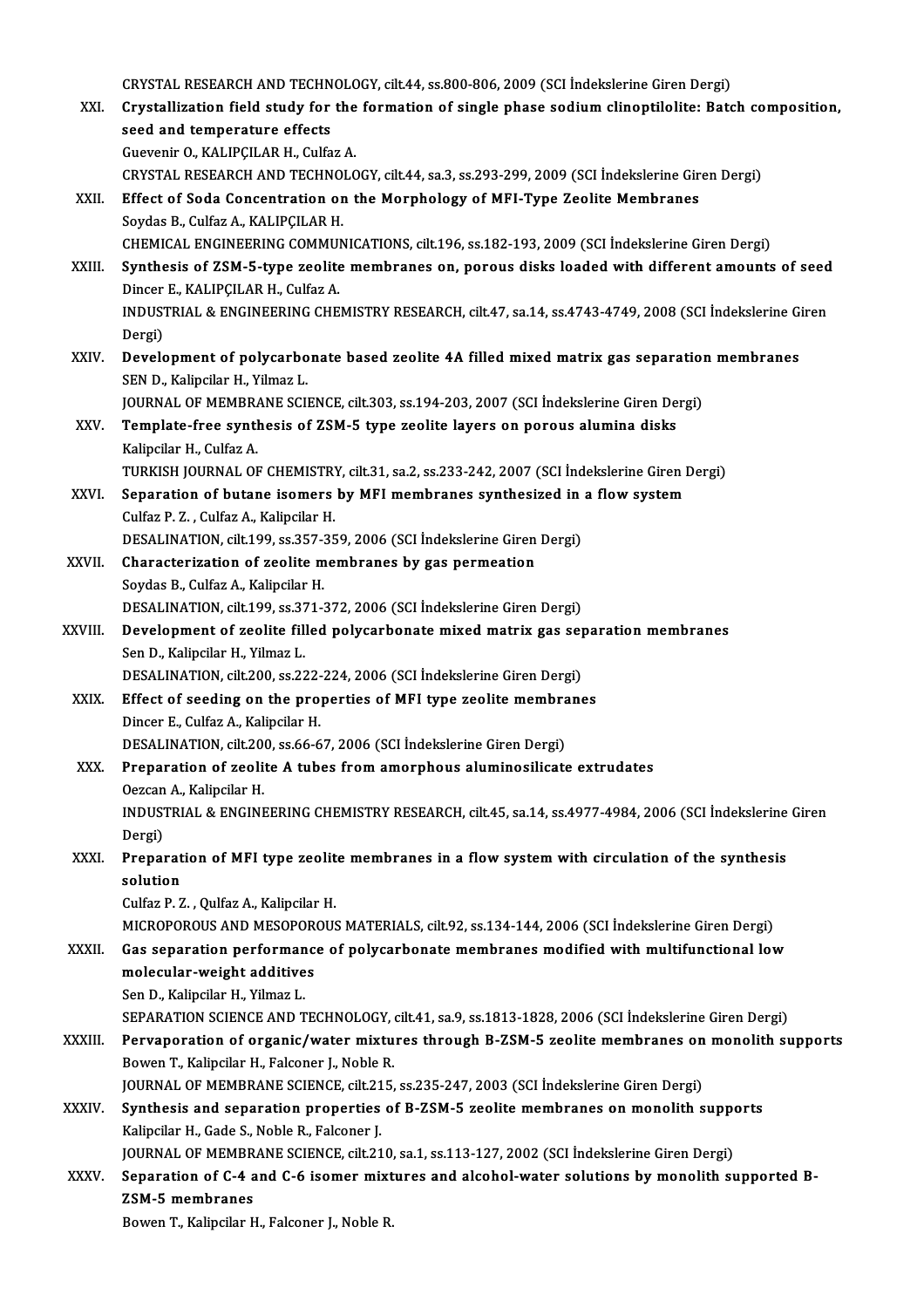DESALINATION, cilt.147, ss.331-332, 2002 (SCI İndekslerine Giren Dergi)

- DESALINATION, cilt.147, ss.331-332, 2002 (SCI İndekslerine Giren Dergi)<br>XXXVI. Synthesis and separation performance of SSZ-13 zeolite membranes on tubular supports DESALINATION, cilt.147, ss.331-332, 2002 (<br>Synthesis and separation performance<br>Kalipcilar H., Bowen T., Noble R., Falconer J.<br>CHEMISTRY OF MATERIALS, silt.14, 89.8.89. Synthesis and separation performance of SSZ-13 zeolite membranes on tubular s<br>Kalipcilar H., Bowen T., Noble R., Falconer J.<br>CHEMISTRY OF MATERIALS, cilt.14, sa.8, ss.3458-3464, 2002 (SCI İndekslerine Giren Dergi)<br>Role of CHEMISTRY OF MATERIALS, cilt.14, sa.8, ss.3458-3464, 2002 (SCI Indekslerine Giren Dergi)
- Kalipcilar H., Bowen T., Noble R., Falconer J.<br>CHEMISTRY OF MATERIALS, cilt.14, sa.8, ss.3458-3464, 2002 (SCI Indekslerine Giren Dergi)<br>XXXVII. Role of the water content of clear synthesis solutions on the thickness of sil Kalipcilar H., Culfaz A. porous alpha-alumina supports<br>Kalipcilar H., Culfaz A.<br>MICROPOROUS AND MESOPOROUS MATERIALS, cilt.52, sa.1, ss.39-54, 2002 (SCI İndekslerine Giren Dergi)<br>Prenanation of B.ZSM 5 mombranes en a monolith sunnert
- XXXVIII. Preparation of B-ZSM-5 membranes on a monolith support<br>Kalipcilar H., Falconer J., Noble R. MICROPOROUS AND MESOPOROU<br>Preparation of B-ZSM-5 memi<br>Kalipcilar H., Falconer J., Noble R.<br>JOUPMAL OF MEMPPANE SCIENC Preparation of B-ZSM-5 membranes on a monolith support<br>Kalipcilar H., Falconer J., Noble R.<br>JOURNAL OF MEMBRANE SCIENCE, cilt.194, sa.1, ss.141-144, 2001 (SCI İndekslerine Giren Dergi)<br>Influence of nature of silice seuree XXXIX. Influence of nature of silica source on template-free synthesis of ZSM-5<br>Kalipcilar H., Culfaz A. **JOURNAL OF MEMBRA**<br>I**nfluence of nature<br>Kalipcilar H., Culfaz A.**<br>CPVSTAL PESEAPCH. Influence of nature of silica source on template-free synthesis of ZSM-5<br>Kalipcilar H., Culfaz A.<br>CRYSTAL RESEARCH AND TECHNOLOGY, cilt.36, sa.11, ss.1197-1207, 2001 (SCI İndekslerine Giren Dergi)<br>Synthesis of submismon si Kalipcilar H., Culfaz A.<br>CRYSTAL RESEARCH AND TECHNOLOGY, cilt.36, sa.11, ss.1197-1207, 200<br>XL. Synthesis of submicron silicalite-1 crystals from clear solutions<br>Kalipsilar H. Culfaz A CRYSTAL RESEARCH<br>Synthesis of submic<br>Kalipcilar H., Culfaz A.<br>CPYSTAL RESEARCH XL. Synthesis of submicron silicalite-1 crystals from clear solutions<br>Kalipcilar H., Culfaz A.<br>CRYSTAL RESEARCH AND TECHNOLOGY, cilt.35, sa.8, ss.933-942, 2000 (SCI İndekslerine Giren Dergi)

### Diğer Dergilerde Yayınlanan Makaleler

Iğer Dergilerde Yayınlanan Makaleler<br>I. MFI TİPİ ZEOLİT MEMBRANLARIN YÜKSEK SICAKLIKTA GERİ DÖNGÜLÜ AKIŞ SİSTEMİNDE SENTEZİ<br>TOPUZ B. Saka Ondar A. KALIPCU AR H TOPUZ B., Saka Onder A., KALIPÇILAR H.<br>TOPUZ B., Saka Onder A., KALIPÇILAR H.<br>DOKUZ EVLUL UNIVERSITY FACULTY OF MFI TİPİ ZEOLİT MEMBRANLARIN YÜKSEK SICAKLIKTA GERİ DÖNGÜLÜ AKIŞ SİSTEMİNDE SENTEZİ<br>TOPUZ B., Saka Onder A., KALIPÇILAR H.<br>DOKUZ EYLUL UNIVERSITY FACULTY OF ENGINEERING JOURNAL OF SCIENCE AND ENGINEERING, cilt.20, ss.698-<br> TOPUZ B., Saka Onder A., KALIPÇILAR H.<br>DOKUZ EYLUL UNIVERSITY FACULTY OF ENGINEERING JOURNAL OF SCIENCE AND ENGINEERING, cilt.20, ss.698-<br>710, 2018 (Diğer Kurumların Hakemli Dergileri)

### Hakemli Kongre / Sempozyum Bildiri Kitaplarında Yer Alan Yayınlar

- akemli Kongre / Sempozyum Bildiri Kitaplarında Yer Alan Yayınlar<br>I. Development of membranes and investigating their potential in Turkish Chemical Industry<br>Kelnglar H MH Kong<br>Developme<br>Kalıpçılar H. Development of membranes and investigating their<br>Kalıpçılar H.<br>EMCC 2018, Ankara, Türkiye, 31 Ağustos - 02 Eylül 2018<br>ZIE Based PDMS MMMs for Sanaration Ethanol and Kalıpçılar H.<br>EMCC 2018, Ankara, Türkiye, 31 Ağustos - 02 Eylül 2018<br>II. ZIF Based PDMS MMMs for Separation Ethanol and IPA from Nitrogen<br>SAHINE, TOPUZ B. KALIPCU AR H EMCC 2018, Ankara, Türkiye, 31 Ağ<br>ZIF Based PDMS MMMs for Sep<br>ŞAHİN F., TOPUZ B., KALIPÇILAR H.<br>Euromombrone 0, 12 Tommuz 202 ZIF Based PDMS MMMs for Separ:<br>ŞAHİN F., TOPUZ B., KALIPÇILAR H.<br>Euromembrane, 9 - 13 Temmuz 2018<br>Orionted ZIE I /PERAY MMMs for SAHIN F., TOPUZ B., KALIPÇILAR H.<br>Euromembrane, 9 - 13 Temmuz 2018<br>III. Oriented ZIF-L/PEBAX MMMs for CO2/N2 Separation<br>SAHIN E. TOBUZ B. KALIPCU AB H. Euromembrane, 9 - 13 Temmuz 2018<br>Oriented ZIF-L/PEBAX MMMs for<br>SAHİN F., TOPUZ B., KALIPÇILAR H.
- Oriented ZIF-L/PEBAX MMMs for CO2/<br>ŞAHİN F., TOPUZ B., KALIPÇILAR H.<br>Euromembrane 2018, 9 13 Temmuz 2018<br>Sanavi ve Preses Carlarının Avurum İsi Euromembrane 2018. 9 - 13 Temmuz 2018
- IV. Sanayi ve Proses Gazlarının Ayırımı İçin Karışık Matrisli Membran Üretimine Yönelik Çalışmalar<br>Kalıpçılar H. Sanayi ve Proses Gazlarının Ayırımı İçin Karışık Matrisli Membran Üretimine Yönelik Çalı<br>Kalıpçılar H.<br>5. Ulusal Membran Teknolojileri ve Uygulamaları Sempozyumu, İstanbul, Türkiye, 21 - 23 Eylül 2017<br>ZIEL (PDMS miyed matr

- Kalıpçılar H.<br>5. Ulusal Membran Teknolojileri ve Uygulamaları Sempozyumu, İstanbul, Türkiye, 21 23 Eylül 2017<br>7. ZIFL/PDMS mixed matrix membranes for separation of ethyl alcohol and isopropyl alcohol from<br>1. nitnogen 5. Ulusal M<br>ZIFL/PDI<br>nitrogen<br>Sebin E. T ZIFL/PDMS mixed matrix mem<br>nitrogen<br>Sahin F., TOPUZ B., KALIPÇILAR H.<br>ICOM 29 Temmuz - 94 Ažustes 29
- nitrogen<br>Sahin F., TOPUZ B., KALIPÇILAR H.<br>ICOM, 29 Temmuz 04 Ağustos 2017 Sahin F., TOPUZ B., KALIPÇ<br>ICOM, 29 Temmuz - 04 Ağu<br>VI. MEMBRANE REACTORS
- ICOM, 29 Temm<br><mark>MEMBRANE R</mark><br>KALIPÇILAR H.<br>Selar Evels We
	-

KALIPÇILAR H.<br>Solar Fuels Workshop, Türkiye, 04 Nisan 2017

KALIPÇILAR H.<br>Solar Fuels Workshop, Türkiye, 04 Nisan 2017<br>VII. Polimerik membranlar ile UOB Azot Karışımlarının Ayrılması<br>KALIPCU AP H. TOPUZ B. SAHİN CAKANYU DIPIM E Solar Fuels Workshop, Türkiye, 04 Nisan 2017<br>Polimerik membranlar ile UOB Azot Karışımlar:<br>KALIPÇILAR H., TOPUZ B., ŞAHİN ÇAKANYILDIRIM F.<br>Ulucal Kimya Mühandisliği Kongresi 2016, Türkiye, 23 KALIPÇILAR H., TOPUZ B., ŞAHİN ÇAKANYILDIRIM F.<br>Ulusal Kimya Mühendisliği Kongresi 2016, Türkiye, 23 - 26 Ağustos 2016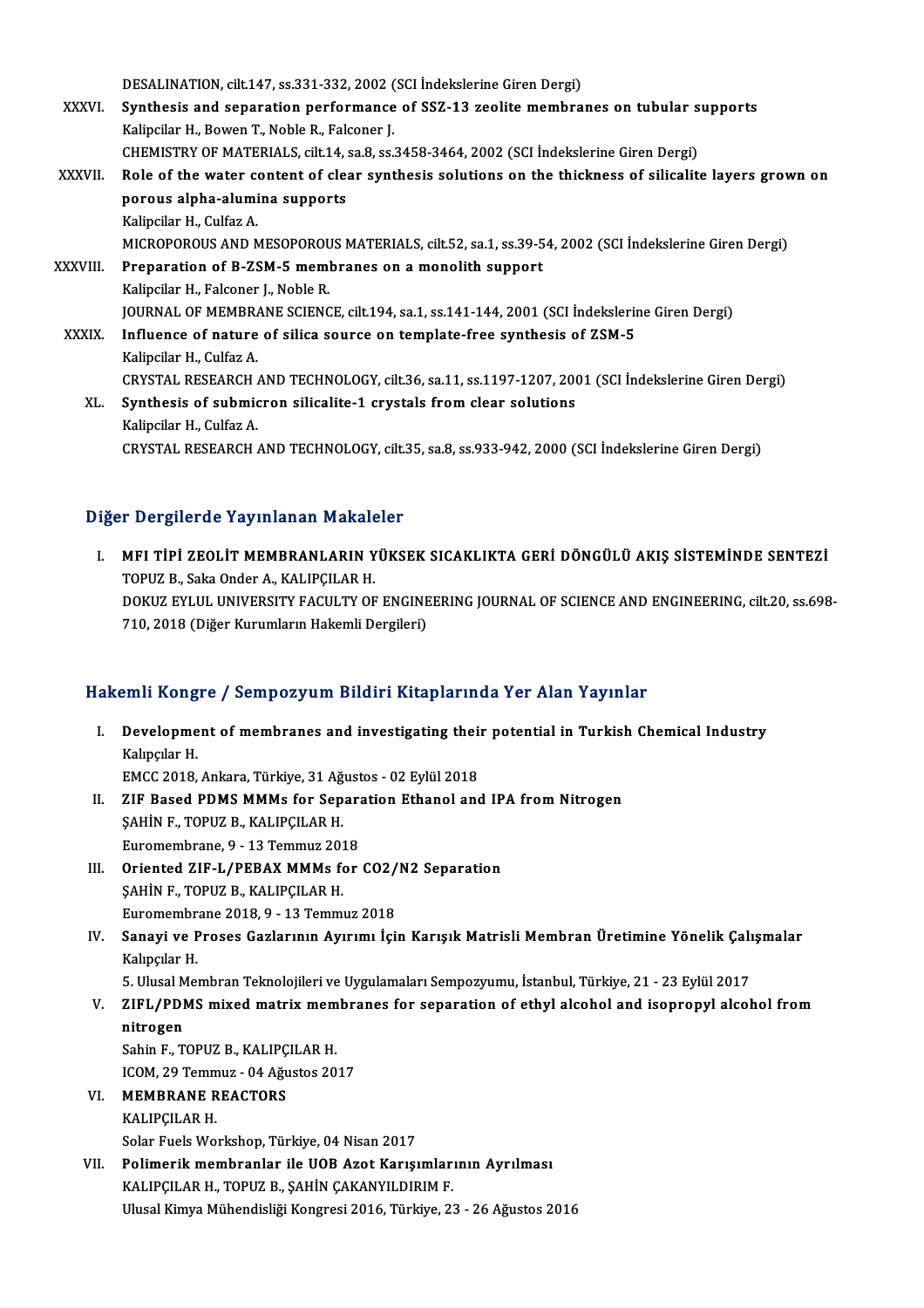| VIII.  | Asimetrik Poliimid Gaz Ayırım Membranlarının Hazırlanması ve Karakterizasyonu                                                          |
|--------|----------------------------------------------------------------------------------------------------------------------------------------|
|        | KALIPÇILAR H., YILMAZ L., TÜZÜN ANTEPLİ B.                                                                                             |
|        | Ulusal Kimya Mühendisliği Kongresi 2016, Türkiye, 23 - 26 Ağustos 2016                                                                 |
| IX.    | Preparation And Characterization of Polymer Blend Based Mixed Matrix Membranes                                                         |
|        | YILMAZ L., KALIPÇILAR H., Melis K.                                                                                                     |
|        | EuroMembrane2015, Aachen, Almanya, 6 - 10 Eylül 2015                                                                                   |
| Х.     | E ect of PEO containing additives on fouling behaviour of PES based ultra ltration membranes                                           |
|        | Kaltalı G., KALIPÇILAR H., ÇULFAZ EMECEN P.Z.                                                                                          |
|        | Euromembrane 2015, 7 - 10 Eylül 2015                                                                                                   |
| XI.    | Asymmetric Mixed Matrix PES ZIF 8 Membrane for CO2 Removal from CH4                                                                    |
|        | YILMAZ L., KALIPÇILAR H., TÜZÜN ANTEPLİ B.                                                                                             |
|        | Euromembrane 2015, Aachen, Almanya, 6 - 10 Eylül 2015                                                                                  |
| XII.   | Development of ZIF 8 PVA Mixed Matrix Pervaporation Membranes                                                                          |
|        | YILMAZ L., KALIPÇILAR H., ŞENYURT E. İ.                                                                                                |
|        | Euromembrane 2015, Aachen, Almanya, 6 - 10 Eylül 2015                                                                                  |
| XIII.  | Solvent Recovery by PDMS ZIFs Mixed Matrix Membranes                                                                                   |
|        | ŞAHİN ÇAKANYILDIRIM F., TOPUZ B., KALIPÇILAR H.                                                                                        |
|        | Euromembrane 2015, 7 - 10 Eylül 2015                                                                                                   |
| XIV.   | Elif İrem SENYURT Levent YILMAZ Halil KALIPÇILAR                                                                                       |
|        | ŞENYURT E. İ., YILMAZ L., KALIPÇILAR H.                                                                                                |
|        | Euromembrane 2015, 7 - 10 Eylül 2015                                                                                                   |
| XV.    | Effect of PEO containing additives on fouling behaviour of PES based ultrafiltration membranes                                         |
|        | GÜLÇİN K., KALIPÇILAR H., ÇULFAZ EMECEN P.Z.                                                                                           |
|        | Euromembrane, 6 - 11 Eylül 2015                                                                                                        |
| XVI.   | Kirlenmeye karşı dirençli poli eter sülfon ultrafiltrasyon membranlarının üretimi                                                      |
|        | KALTALI G., KALIPÇILAR H., ÇULFAZ EMECEN P.Z.                                                                                          |
|        | Ulusal Kimya Mühendisliği Kongresi (UKMK 11), Eskişehir, Türkiye, 2 - 05 Eylül 2014                                                    |
| XVII.  | Alumina destekler üzerinde MFI tipi zeolit membran sentezi                                                                             |
|        | CULFAZ EMECEN P. Z. . KALIPCILAR H. CULFAZ A                                                                                           |
| XVIII. | 18. Ulusal Kimya Kongresi (2004), Kars, Türkiye, 22 - 26 Temmuz 2013<br>Antifouling strategies for ultrafiltration and microfiltration |
|        | ÇULFAZ EMECEN P.Z., KALIPÇILAR H., KALTALI G., GENÇAL Y.                                                                               |
|        | 29th Summer School of European Membrane Society, Almanya, 22 - 26 Temmuz 2013                                                          |
| XIX.   | Kovuklu elyaf tipi polietersülfon ultrafiltrasyon membranlarının üretimi                                                               |
|        | KALTALI G., KALIPÇILAR H., ÇULFAZ EMECEN P.Z.                                                                                          |
|        | 10. Ulusal Kimya Mühendisliği Kongresi (UKMK 2012), Türkiye, 3 - 06 Eylül 2012                                                         |
| XX.    | Separation of butane isomers by MFI membranes synthesized in a flow system                                                             |
|        | ÇULFAZ EMECEN P.Z., ÇULFAZ A., KALIPÇILAR H.                                                                                           |
|        | Euromembrane 2006, Taormina, İtalya, 24 - 28 Eylül 2006                                                                                |
| XXI.   | Sürekli akış sisteminde sentez edilen MFI tipi zeolit membranların tek gaz geçirgenlik ölçümleri ve                                    |
|        | çift gaz karışımlarının ayrımı ile karakterizasyonu                                                                                    |
|        | SOYDAŞ SÖZER B., ÇULFAZ EMECEN P.Z., ÇULFAZ A., KALIPÇILAR H.                                                                          |
|        | 7. Ulusal Kimya Mühendisliği Kongresi (UKMK 2006), Eskişehir, Türkiye, 5 - 08 Eylül 2006                                               |
| XXII.  | Research on zeolite membranes in Chemical Engineering Department of Middle East Technical                                              |
|        | University                                                                                                                             |
|        | KALIPÇILAR H., DİNÇER E., ÇULFAZ EMECEN P.Z., SOYDAŞ SÖZER B., ÇULFAZ A.                                                               |
|        | Application of Nanotechnologies for Separation and recovery of volatile organic compounds (ANVOC 2005),                                |
|        | İstanbul, Türkiye, 30 Mayıs - 01 Haziran 2005                                                                                          |
|        |                                                                                                                                        |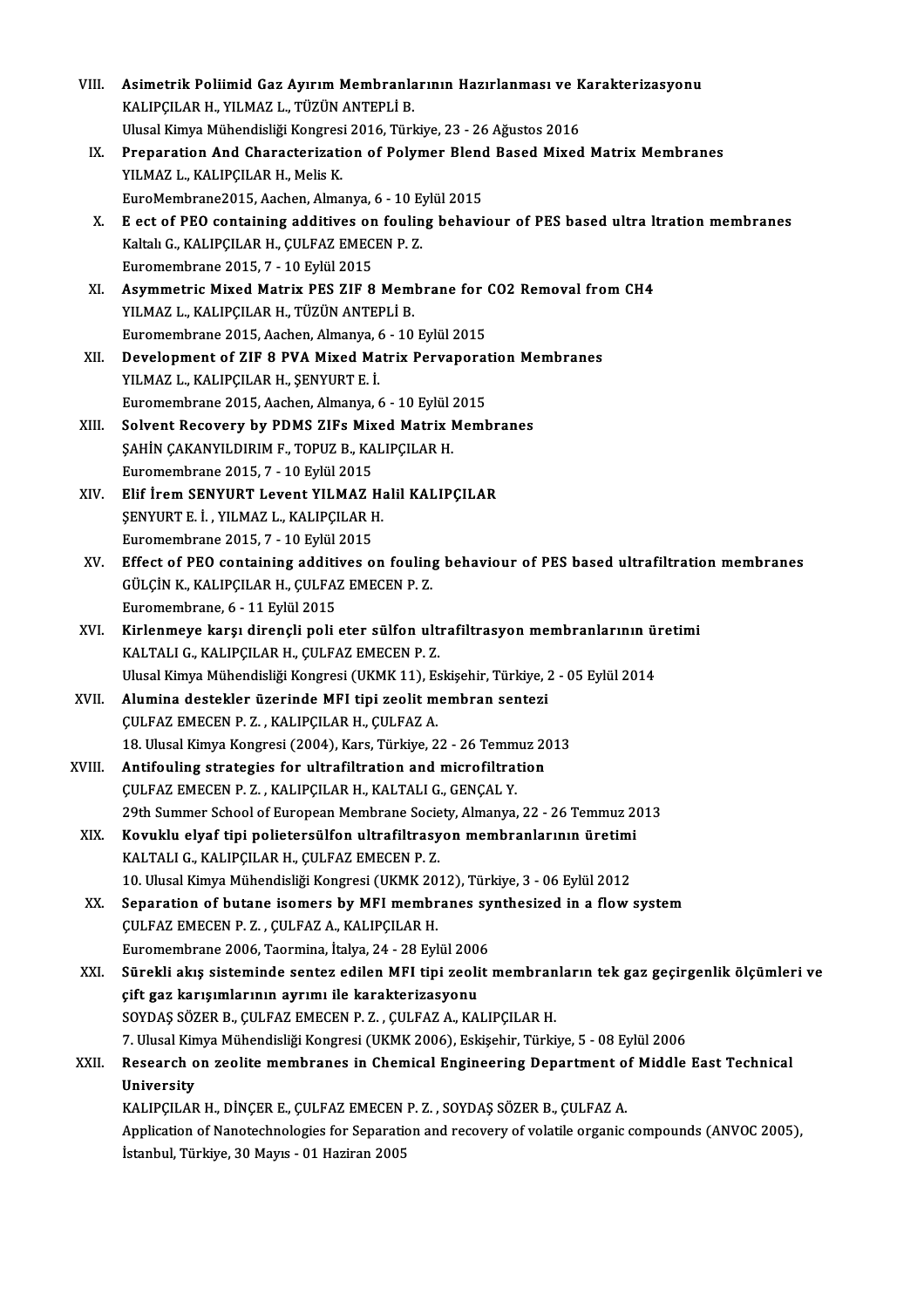### Desteklenen Projeler

Desteklenen Projeler<br>KALIPÇILAR H., ÇOLPANKAN M. O. , YILMAZ L., ORUÇ D., Yükseköğretim Kurumları Destekli Proje, ZIF Katkılı PEBAX ve<br>PES Kangık Matricli Mambranlar ilə Gaz Ayırımı, 2019, 2019 P OSCENCHON Y YOJOLEY<br>KALIPÇILAR H., ÇOLPANKAN M. O. , YILMAZ L., ORUÇ D., Yüks<br>PES Karışık Matrisli Membranlar ile Gaz Ayırımı, 2018 - 2019<br>KALIPÇILAR H. Vülseltöğretim Kurumları Destekli Broje NAN KALIPÇILAR H., ÇOLPANKAN M. O. , YILMAZ L., ORUÇ D., Yükseköğretim Kurumları Destekli Proje, ZIF Katl<br>PES Karışık Matrisli Membranlar ile Gaz Ayırımı, 2018 - 2019<br>KALIPÇILAR H., Yükseköğretim Kurumları Destekli Proje, NANO PES Karışık Matrisli Membranlar ile Gaz Ayırımı, 2018 - 2019<br>KALIPÇILAR H., Yükseköğretim Kurumları Destekli Proje, NANO BOYUTLU 2-METİLİMİDAZOL ÇİNKO TUZ<br>KRİSTALLERİNİN SÜREKLİ KARIŞTIRILAN TANK RAKTÖRÜNDE GERİ DÖNÜŞÜMLÜ KALIP<br>KRİST<br>2017<br>KALIP KRİSTALLERİNİN SÜREKLİ KARIŞTIRILAN TANK RAKTÖRÜNDE GERİ DÖNÜŞÜMLÜ OLARAK SENTEZLENMESİ, 20<br>2017<br>KALIPÇILAR H., Yükseköğretim Kurumları Destekli Proje, SIVI KRİSTAL ORTAMDA PARÇACIK ETKİLEŞMLERİNİN<br>İNCELENMESİ, 2017, -2017 2017<br>KALIPÇILAR H., Yükseköğretim Kurumları Destekli Proje, SIVI KRİSTAL ORTAMDA PARÇACIK ETKİLEŞMLERİNİN KALIPÇILAR H., Yükseköğretim Kurumları Destekli Proje, SIVI KRİSTAL ORTAMDA PARÇACIK ETKİLEŞMLERİNİN<br>İNCELENMESİ, 2017 - 2017<br>KALIPÇILAR H., Yükseköğretim Kurumları Destekli Proje, Asimetrik-kompozit kovuklu elyaf gaz ayır İNCELENMESİ, 2017 - 2017<br>KALIPÇILAR H., Yükseköğre<br>üretilmesi, 2017 - 2017 KALIPÇILAR H., Yükseköğretim Kurumları Destekli Proje, Asimetrik-kompozit kovuklu elyaf gaz ayırım me<br>üretilmesi, 2017 - 2017<br>KALIPÇILAR H., Yükseköğretim Kurumları Destekli Proje, MEMBRAN TEMELLİ SOĞUTMA İŞLEMLERİNİN<br>CERC KALIPÇILAR H., Yükseköğretim Kurumları Destekli Proje, MEMBRAN TEMELLİ SOĞUTMA İŞLEMLERİNİN<br>GERÇEKLEŞTİRİLMESİ, 2017 - 2017 KALIPÇILAR H., Yükseköğretim Kurumları Destekli Proje, MEMBRAN TEMELLİ SOĞUTMA İŞLEMLERİNİN<br>GERÇEKLEŞTİRİLMESİ, 2017 - 2017<br>KALIPÇILAR H., Yükseköğretim Kurumları Destekli Proje, ZIF-8 DOLGULU PDMS KARIŞIK MATRİSLİ MEMBRAN GERÇEKLEŞT<br>KALIPÇILAR<br>2017 - 2017<br>KALIPCU AP KALIPÇILAR H., Yükseköğretim Kurumları Destekli Proje, ZIF-8 DOLGULU PDMS KARIŞIK MATRİSLİ MEMBRANLAR<br>2017 - 2017<br>KALIPÇILAR H., Yükseköğretim Kurumları Destekli Proje, ZIF-L/PDMS KARIŞIK MATRİSLİ MEMBRANLAR İLE UOB<br>AYPIMI 2017 - 2017<br>KALIPÇILAR H., Yükseköğretim Kurumları Destekli Proje, ZIF-L/PDMS KARIŞIK MATRİSLİ MEMBRANLAR İLE UOB<br>AYRIMI, 2017 - 2017 KALIPÇILAR H., Yükseköğretim Kurumları Destekli Proje, ZIF-L/PDMS KARIŞIK MATRİSLİ MEMBRANLAR İLE UOB<br>AYRIMI, 2017 - 2017<br>KALIPÇILAR H., Yükseköğretim Kurumları Destekli Proje, POLİMER MEMBRANLARIN GAZ SOĞURMA KAPASİTELERİ AYRIMI, 2017 - 2017<br>KALIPÇILAR H., Yükseköğre<br>SAPTANMASI, 2017 - 2017<br>KALIPCU AP H. KULAC H. N KALIPÇILAR H., Yükseköğretim Kurumları Destekli Proje, POLİMER MEMBRANLARIN GAZ SOĞURMA KAPASİTELERİN<br>SAPTANMASI, 2017 - 2017<br>KALIPÇILAR H., KULAÇ H., Yükseköğretim Kurumları Destekli Proje, Polimerik membranları kullanara SAPTANMASI, 2017 - 2017<br>KALIPÇILAR H., KULAÇ H., Yükseköğ<br>işlemlerinin yapılması, 2016 - 2016<br>KALIPCU AR H. SAHİN E. Yükseköğ KALIPÇILAR H., KULAÇ H., Yükseköğretim Kurumları Destekli Proje, Polimerik membranları kullanarak nemlendirn<br>işlemlerinin yapılması, 2016 - 2016<br>KALIPÇILAR H., ŞAHİN F., Yükseköğretim Kurumları Destekli Proje, Karışık Matr işlemlerinin yapılması, 2016 - 2016<br>KALIPÇILAR H., ŞAHİN F., Yükseköğretim Kurumları Destekli Proje, Karışık Matrisli Membranlar ile Uçucu Organik<br>Bileşenlerin Ayrılması, 2015 - 2016 KALIPÇILAR H., ŞAHİN F., Yükseköğretim Kurumları Destekli Proje, Karışık Matrisli Membranlar ile Uçucu Organik<br>Bileşenlerin Ayrılması, 2015 - 2016<br>KALIPÇILAR H., Yükseköğretim Kurumları Destekli Proje, FEN BİLİMLERİ ENSTİT Bileşe<br>KALIP<br>2016 KALIPÇILAR H., Yükseköğretim Kurumları Destekli Proje, FEN BİLİMLERİ ENSTİTÜSÜ/LİSANSÜSTÜ TEZ PROJESİ, 2014 -<br>2016<br>KALIPÇILAR H., Yükseköğretim Kurumları Destekli Proje, FEN BİLİMLERİ ENSTİTÜSÜ/LİSANSÜSTÜ TEZ PROJESİ, 2014 2016<br>KALIP<br>2016<br>KALIP KALIPÇILAR H., Yükseköğretim Kurumları Destekli Proje, FEN BİLİMLERİ ENSTİTÜSÜ/LİSANSÜSTÜ TEZ PROJESİ, 2014 -<br>2016<br>KALIPÇILAR H., Yükseköğretim Kurumları Destekli Proje, FEN BİLİMLERİ ENSTİTÜSÜ/LİSANSÜSTÜ TEZ PROJESİ, 2014 2016<br>KALIP<br>2016<br>KALIP KALIPÇILAR H., Yükseköğretim Kurumları Destekli Proje, FEN BİLİMLERİ ENSTİTÜSÜ/LİSANSÜSTÜ TEZ PROJESİ, 2014 -<br>2016<br>KALIPÇILAR H., Yükseköğretim Kurumları Destekli Proje, FEN BİLİMLERİ ENSTİTÜSÜ/LİSANSÜSTÜ TEZ PROJESİ, 2014 2016<br>KALIPÇILAR H., Yükseköğretim Kurumları Destekli Proje, FEN BİLİMLERİ ENSTİTÜSÜ/LİSANSÜSTÜ TEZ PROJESİ, 2014 -<br>2015 KALIPÇILAR H., Yükseköğretim Kurumları Destekli Proje, FEN BİLİMLERİ ENSTİTÜSÜ/LİSANSÜSTÜ TEZ P<br>2015<br>KALIPÇILAR H., Yükseköğretim Kurumları Destekli Proje, ETANOL SUSUZLAŞTIRILMASI İÇİN ASİMTERİK<br>PERI/ARORASYON MEMPRANI AR 2015<br>KALIPÇILAR H., Yükseköğretim Kurumları Destekli Proje, ETANOL<br>PERVAPORASYON MEMBRANLARININ ÜRETİLMESİ, 2014 - 2015<br>KALIPÇILAR H. Vülgeköğretim Kurumları Destekli Proje, EEN PİL KALIPÇILAR H., Yükseköğretim Kurumları Destekli Proje, ETANOL SUSUZLAŞTIRILMASI İÇİN ASİMTERİK<br>PERVAPORASYON MEMBRANLARININ ÜRETİLMESİ, 2014 - 2015<br>KALIPÇILAR H., Yükseköğretim Kurumları Destekli Proje, FEN BİLİMLERİ ENSTİ PERVAPORASYON MEMBRANLARININ ÜRETİLMESİ, 2014 - 2015<br>KALIPÇILAR H., Yükseköğretim Kurumları Destekli Proje, FEN BİL<br>2015 KALIPÇILAR H., Yükseköğretim Kurumları Destekli Proje, FEN BİLİMLERİ ENSTİTÜSÜ/LİSANSÜSTÜ TEZ PROJESİ<br>2015<br>KALIPÇILAR H., Tüzün B., Yükseköğretim Kurumları Destekli Proje, Asimetrik Karışık Matrisli Membranlarla Gaz KALIPÇILAR H., Tüzün B., Yükseköğretim Kurumları Destekli Proje, Asimetrik Karışık Matrisli Membranlarla Gaz<br>Saflaştırılması, 2014 - 2014 KALIPÇILAR H., Tüzün B., Yükseköğretim Kurumları Destekli Proje, Asimetrik Karışık Matrisli Membranlarla Gaz<br>Saflaştırılması, 2014 - 2014<br>KALIPÇILAR H., Yükseköğretim Kurumları Destekli Proje, FEN BİLİMLERİ ENSTİTÜSÜ/LİSAN Saflaş<br>KALIP<br>2014 KALIPÇILAR H., Yükseköğretim Kurumları Destekli Proje, FEN BİLİMLERİ ENSTİTÜSÜ/LİSANSÜSTÜ TEZ PROJESİ, 2014 -<br>2014<br>KALIPÇILAR H., Yükseköğretim Kurumları Destekli Proje, FEN BİLİMLERİ ENSTİTÜSÜ/LİSANSÜSTÜ TEZ PROJESİ, 2014 2014<br>KALIP<br>2014<br>KALIP KALIPÇILAR H., Yükseköğretim Kurumları Destekli Proje, FEN BİLİMLERİ ENSTİTÜSÜ/LİSANSÜSTÜ TEZ PROJESİ,<br>2014<br>KALIPÇILAR H., OZANIRK F., Yükseköğretim Kurumları Destekli Proje, SİLİKA BAZLI SERAMİK MEMBRANLARIN<br>MEMBRAN REACT 2014<br>KALIPÇILAR H., OZANIRK F., Yükseköğretim Kurumları Destekli Proje, SİLİKA BAZLI SERAMİK<br>MEMBRAN REACTOR OLARAK ESTERLEŞME TEPKİMELERİNDE KULLANILMASI, 2013 - 2013<br>KALIPCU AR H. AYAS L. Yükseköğretim Kurumları Destekli KALIPÇILAR H., OZANIRK F., Yükseköğretim Kurumları Destekli Proje, SİLİKA BAZLI SERAMİK MEMBRANLARIN<br>MEMBRAN REACTOR OLARAK ESTERLEŞME TEPKİMELERİNDE KULLANILMASI, 2013 - 2013<br>KALIPÇILAR H., AYAS I., Yükseköğretim Kurumlar MEMBRAN REACTOR OLARAK ESTERLEŞME TEPKİMELERİNDE KULLANILMASI, 2013 - 2013<br>KALIPÇILAR H., AYAS I., Yükseköğretim Kurumları Destekli Proje, ZIF-8 PARTİKÜL BOYUTLARININ, ZIF-8/HMA/PES<br>MEMBRANLARIN AYIRMA PERFORMANSINDA ETKİL KALIPÇILAR H., AYAS I., Yükseköğretim Kurumları Destekli Proje, ZIF-8 PARTİKÜL BOYUTLARININ, ZIF-8/HMA/PES<br>MEMBRANLARIN AYIRMA PERFORMANSINDA ETKİLERİ, 2013 - 2013<br>ÇULFAZ EMECEN P. Z. , KALIPÇILAR H., Kaltalı G., Yükseköğr MEMBRANLARIN AYIRMA PERFORMANSINDA ETKİLERİ, 2013 - 2013<br>ÇULFAZ EMECEN P. Z. , KALIPÇILAR H., Kaltalı G., Yükseköğretim Kurumları Destekli Proje,<br>Elyaf Tipi Ultrafiltrasyon Membranlarının Hazırlanması Ve Karekterizasyonu., ÇULFAZ EMECEN P. Z. , KALIPÇILAR H., Kaltalı G., Yükseköğretim Kurumları Destekli Proje, Polietersülfon Bazlı Kovu<br>Elyaf Tipi Ultrafiltrasyon Membranlarının Hazırlanması Ve Karekterizasyonu., 2012 - 2013<br>KALIPÇILAR H., Yük Elyaf Tipi Ultrafiltrasyon Membranlarının Hazırlanması Ve Karekterizasyonu., 2012 - 2013<br>KALIPÇILAR H., Yükseköğretim Kurumları Destekli Proje, Doğalgaz Saflaştırılmasında Kullanılmak Üzere Zeolit Bazlı<br>Adsorbentlerin Sent KALIPÇILAR H., Yükseköğretim Kurumları Destekli Proje, Doğalgaz Saflaştırılmasında Kullanılmak Üzere Zeolit<br>Adsorbentlerin Sentezi, 2012 - 2012<br>KALIPÇILAR H., Yükseköğretim Kurumları Destekli Proje, Aprotik Solvent Karışım Adsorbentlerin Sentezi, 2012 - 2012<br>KALIPÇILAR H., Yükseköğretim Kurumları Destekli Proje, Aprotik :<br>Pervaporasyon Temelli Ayırma Prosesi Geliştirilmesi, 2012 - 2012